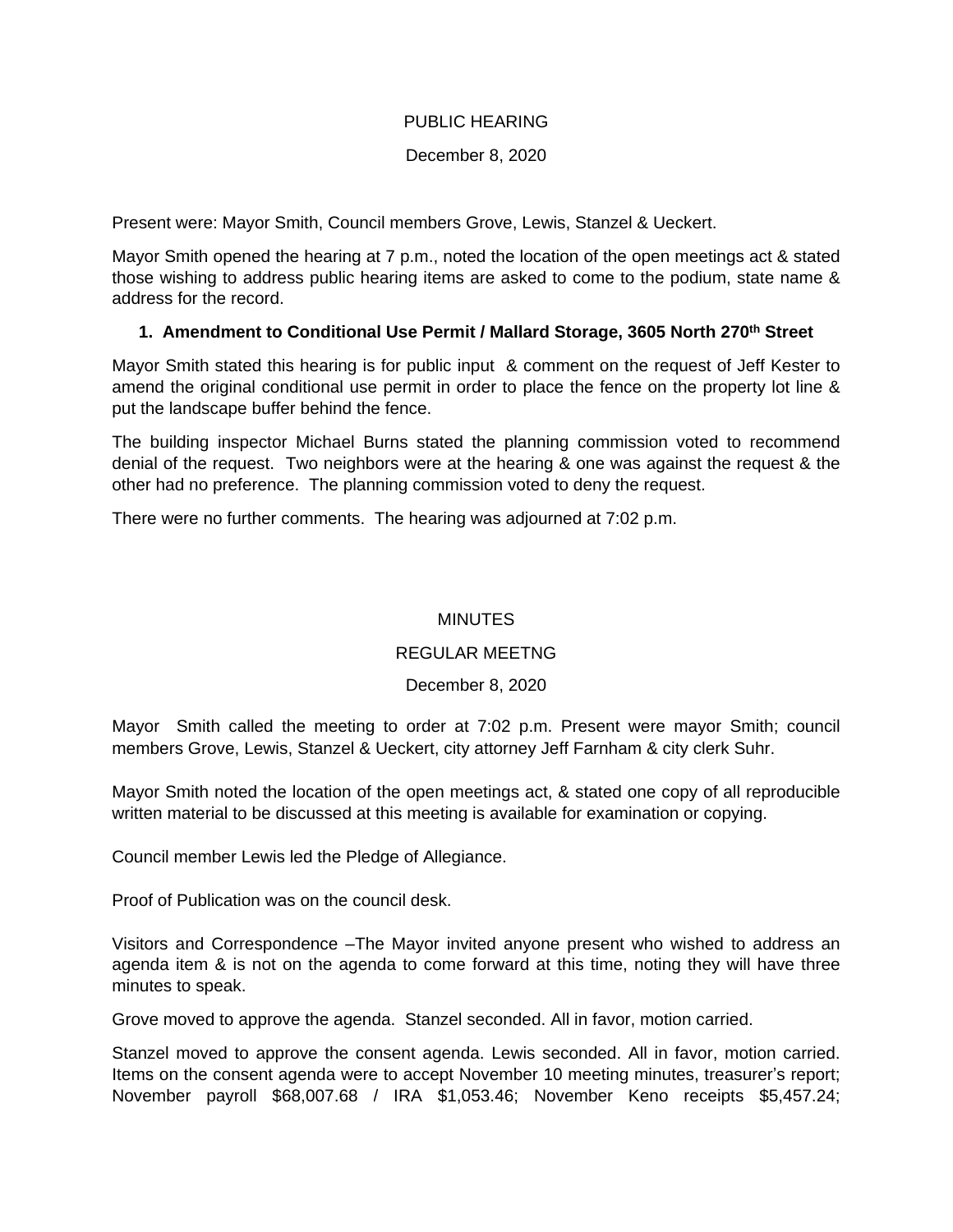PeopleService, Inc. report; November Library Statistics, November 17 Planning Commission & November 19 Board of Adjustment minutes; Accept Valley Days Foundation & Valley Veterans 2020 Fireworks reports; reappoint Mike Stratman to the Board of Adjustment for a three-year term; approve bills paid during the month, bills & additional bills presented for payment.

**Supplies:** Ace Hardware 381.45; Amazon 1092.02; Arps 1445.00; Axon 1456.00; Bauer Built 1275.60; Host 53.03; Jones Barrel 170.00; Loves 1311.52; Lowes 216.34; Menards 315.17; Mastercard 4943.16; OfficeNet 528.16; PB Electronics 1315.00; Petty Cash 64.60; Publication Printing 118.90; Rob's Oil 2295.03; USPS 385.88; **Services:** Aflac 1219.50; Advanced Heating 475.00; Andersen Plumbing 2818.75; Aspen Equip. 1459.73; Black Hills 914.68; Critter Control 1418.00; Cox 1088.75; Civic Plus 4630.50; DC Gazette 205.51; D.C. Env. 553.99; Everett's 618.17; FNB 3009.08; J. Farnham 5275.00; Fremont Util 20363.70; Leak Investigators 550.00; Lien Termite Control 92.00; Laura Meyers 320.00; Matzen 799.90; Methodist 192.50; Mathews 1779.90; NE Support 788.32; O & P 21202.60; OPPD 11755.49; PeopleService 22213.00; Sparq Data 1708.33; Utilities Service Group 550.00; Jeff Widhelm 5020.00; Scantron 309.00; **Taxes**: Fed 16409.72; NE 2620.14; **Bond Payments:** FNB/bond 5962.50; FNB/bond 5962.50; NE Dept. of Env. & Energy 19701.93; **Reimburse/Refund:** Art of a Craftsman 750.00; Curt Hofer 250.00; Majestic Homes 1000.00; Marshall Builders 750.00; Brett Smith 2739.99; Brabec, Broz, Witte, Wasco, Mueting, Ascherl, Kalin, Sedlacek, Muhlbauer, Hudson, Nielsen, Gillespie, Waldrop, Morrison, Meschede 150.00 each; **Ins:** BCBS 10995.24; Linc Finan 1473.62; Morgan White 1291.24; **TIF:** Bluewater 15154.76

Mayor Smith read the Election Commission's official results of the November 3, 2020 election. Mayor: Steve Peoples 669 votes, Cindy Grove 1,048 votes, write-ins 10. City Council: Bryon Ueckert 828 votes, Alan Badour 522 votes, Chris TenEyck 833 votes, Elizabeth Lizzy Lowndes 624 votes, write-ins 16.

Stanzel moved to ratify the election results as presented. Lewis seconded. Stanzel, Lewis & Mayor Smith voted YES. NO; no one. ABSTAIN; Grove and Ueckert, motion carried.

Mayor Smith presented a plaque to outgoing council member Grove recognizing her service as a council member.

Mayor Smith's closing remarks were, "I thank God and this community for allowing me to be Mayor for the last 8 years. It's been a privilege and an honor. We've come a long way in that time, however; this is just the beginning. New housing developments and businesses will be coming full steam ahead. Listen carefully to the advice of our attorneys, our engineers and our city boards. I want to thank all departments of our city, our city council, our engineers, our attorneys and especially our city clerk Joan Suhr for the fantastic cooperation I've received over the years. Congratulations to Cindy Grove, mayor elect and Chris TenEyck, new council member elect. Once again – Thanks."

Council president Mike Stanzel presented a plaque to outgoing mayor Smith recognizing his service as mayor. Mr. Stanzel said, "On behalf of the Council and myself thank you very much for making our job easier. It has truly been a pleasure working with you."

Mayor Smith adjourned the meeting.

City attorney Jeff Farnham administered the oath of office to newly elected mayor Cindy Grove.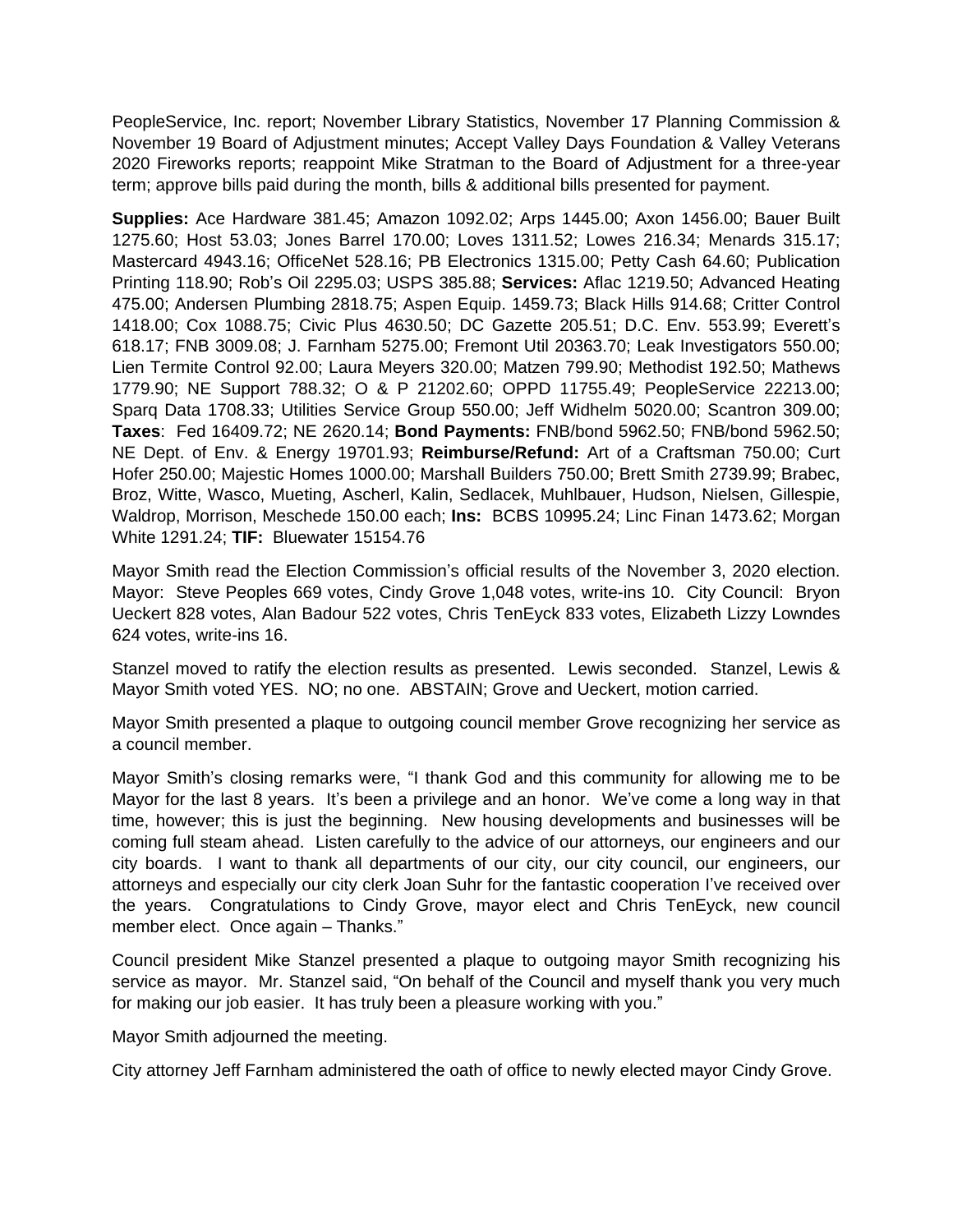City attorney Jeff Farnham administered the oath of office to re-elected council member Bryon Ueckert.

Dale TenEyck administered the oath of office to his son newly elected council member Chris TenEyck. Mr. TenEyck commented roles were reversed this evening as Chris administered the oath of office to his father twenty- two years ago in 1998.

Mayor Grove called the meeting to order at 7:35 p.m. Present were mayor Grove; council members Lewis, Stanzel, TenEyck & Ueckert, city attorney Jeff Farnham & city clerk Suhr

Mayor Grove noted the location of the open meetings act, & stated one copy of all reproducible written material to be discussed at this meeting is available for examination or copying.

Mayor Grove called for nominations for council president. Lewis nominated Mike Stanzel & moved that nominations cease. Ueckert seconded. Lewis, TenEyck & Ueckert voted YES. ABSTAIN; Stanzel. NO; no one, motion carried.

There were no visitors or correspondence.

Lewis moved to approve the agenda. Stanzel seconded. All in favor, motion carried.

Stanzel moved to approve appointments as listed. Lewis seconded. All in favor, motion carried. James J. Olmsted – City Engineer/Street Superintendent, Jeffrey B. Farnham & Andrea Griffin – City attorneys, Joan Suhr – City clerk/treasurer/administrator, Brett Smith – Police chief; Ken Grimm – Public works superintendent.

Stanzel moved to incease employee wages 3%. Lewis seconded. All in favor, motion carried.

Lewis moved to donate a pool party pass to the D C West Post Prom committee. Ueckert seconded. All in favor, motion carried.

Lewis moved to concur with the planning commission recommendation to deny the request of Mallard Storage to amend the conditional use permit & to stick with the original plan as discussed in the public hearing. Stanzel seconded. All in favor, motion carried.

Council member Lewis introduced, read & moved for passage of Resolution No. 2020-53 to accept the approved emergency contractor list. Stanzel seconded. All in favor, motion carried. A true, correct & complete copy is on file at city hall.

Council member Stanzel introduced, read & moved for passage of Resolution No. 2020-54 to authorize Mayor Grove to execute the first amendment to Flatwater Lake – Phase 2 & 3 subdivision agreement. Lewis seconded. All in favor, motion carried. A true, correct & complete copy is on file at city hall.

City Engineer – A. Flatwater Improvements Phase 2 Rebid (Sanitary Sewer, Storm Sewer & Water Main). Greg Perry reported the lift station is completed. Omaha Public Power District needs to install power. He recommended approval of Vrba Construction pay request #6.

Council member Ueckert introduced, read & moved for passage of Resolution NO. 2020-55 to approve to developer payment of Vrba Construction pay request #6 for \$134,283.40 & Olmsted & Perry for \$ 13,610.45. Lewis seconded. All in favor, motion carried. A true, correct & complete copy is on file at city hall.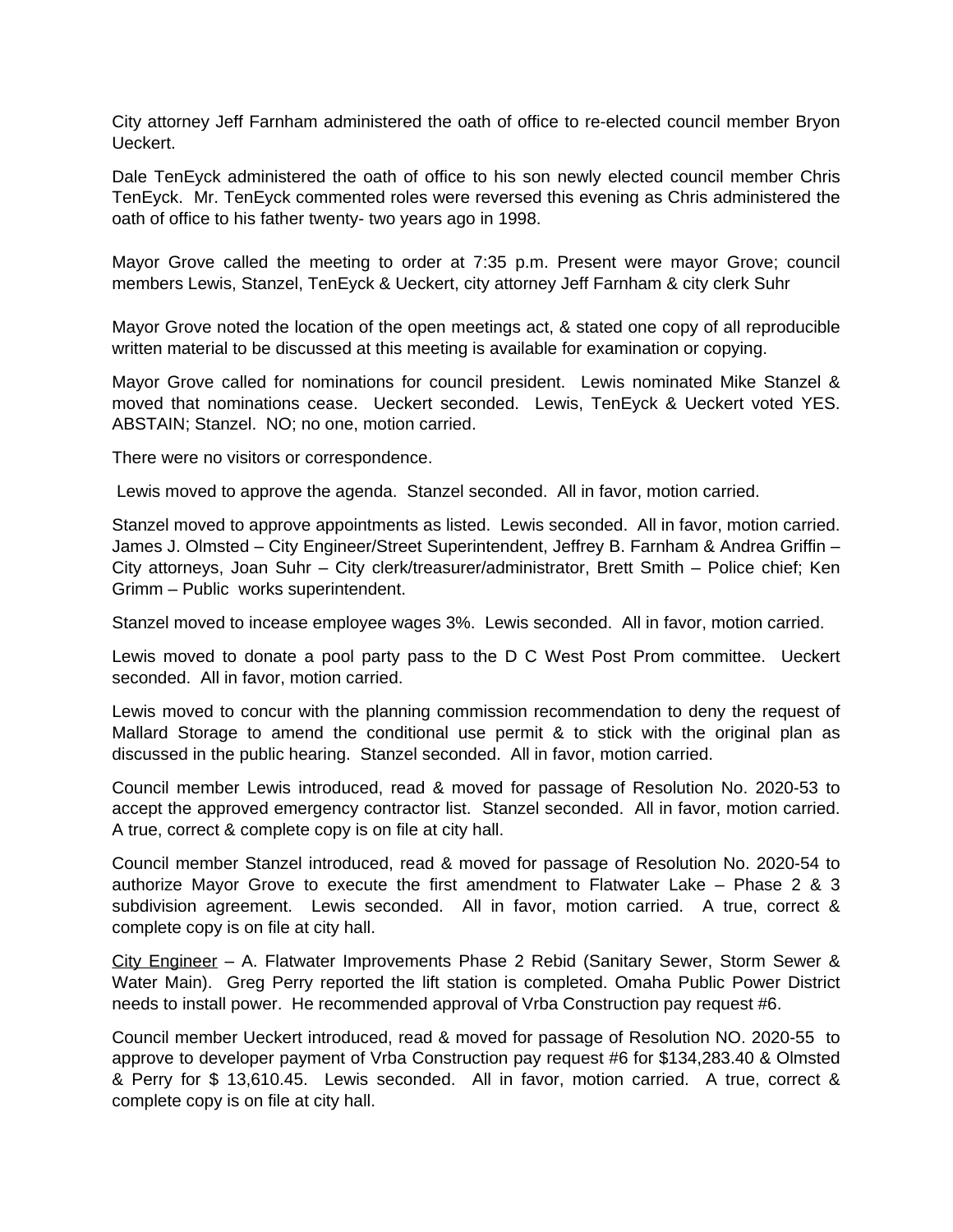B. Flatwater Improvements Phase 3 Rebid (Sanitary Sewer, Storm Sewer & Water Main). Greg Perry reported the project is just getting started as there was a four week delay for manholes. The gravity sewer main is being installed & water main construction is scheduled to begin in January. He recommended council approve Vrba Construction pay request #l.

Council member Lewis introduced, read & moved for passage of Resolution No. 2020-56 to approve to developer payment to Vrba Construction pay request #1 for \$156,175.65 & Olmsted & Perry \$4,046.20. Stanzel seconded. All in favor ,motion carried. A true, correct & complete copy is on file at city hall.

C. Flatwater Phase 2 Paving. Jim Olmsted explained the following pay request was to pay for additional engineering fees to bring the project to conclusion. He recommended council approval.

Council member TenEyck introduced, read & moved for passage of Resolution No. 2020-57 to approve to developer payment to Olmsted & Perry \$2,526.80. Lewis seconded. All in favor, motion carried. A true, correct & complete copy is on file at city hall.

D. Flatwater Lake Bridge. Jim Olmsted reported the plans & specifications meet city standards, with proposed bid opening date of January 7, 2021..

Stanzel moved to advertise for bids for the Flatwater Lake Bridge. Lewis seconded. All in favor, motion carried.

E. Sanitary Sewer Repair Project – 2019 Flood Damage. Jim Olmsted reported no bids were received on the October 8, 2020 date. The project was rebid November 19, 2020 with one bid for \$803,000 received, which was considerably higher than the engineer's estimate of \$536,000. He suggested separating the concrete from the sanitary sewer project. which will bring the project more in line cost wise.

Lewis moved to reject the bid received November 19, 2020 for \$803,000,.and to accept the bids of Vrba Construction for sanitary sewer repair, \$364,000. And N. L. & L. Construction for street repair, \$302,000. Stanzel seconded. All in favor, motion carried.

F. Valmont Lift Station Repair update - Jim Olmsted reported the project is moving along. The contractor is currently bypass pumping as Smith & Loveless are replacing the pumps & valves.

G. Street Reconstruction Project update – Is in the design phase

H. Water Treatment Plant Expansion update – Is in the design phase, soil boring & surveying have been completed.

I. Other / Miscellaneous – 1. Predevelopment Meeting – December 3, Flatwater Lake North, approximately 195 acres with 235 proposed lots is in the planning stages.

2. ALD Properties LLC – Fort Circle -Michael Burns is working with the developer.

City Attorney a. Ordinance No. 738 – There was discussion centering around licensing, enforcement responsibility & personnel. Ueckert moved to table action on the ordinance pending more research. Lewis seconded. All in favor, motion carried.

b. Mr. Farnham shared the results of his research regarding the recent request to ban the use of creosote treated lumber in landscaping and for retaining walls.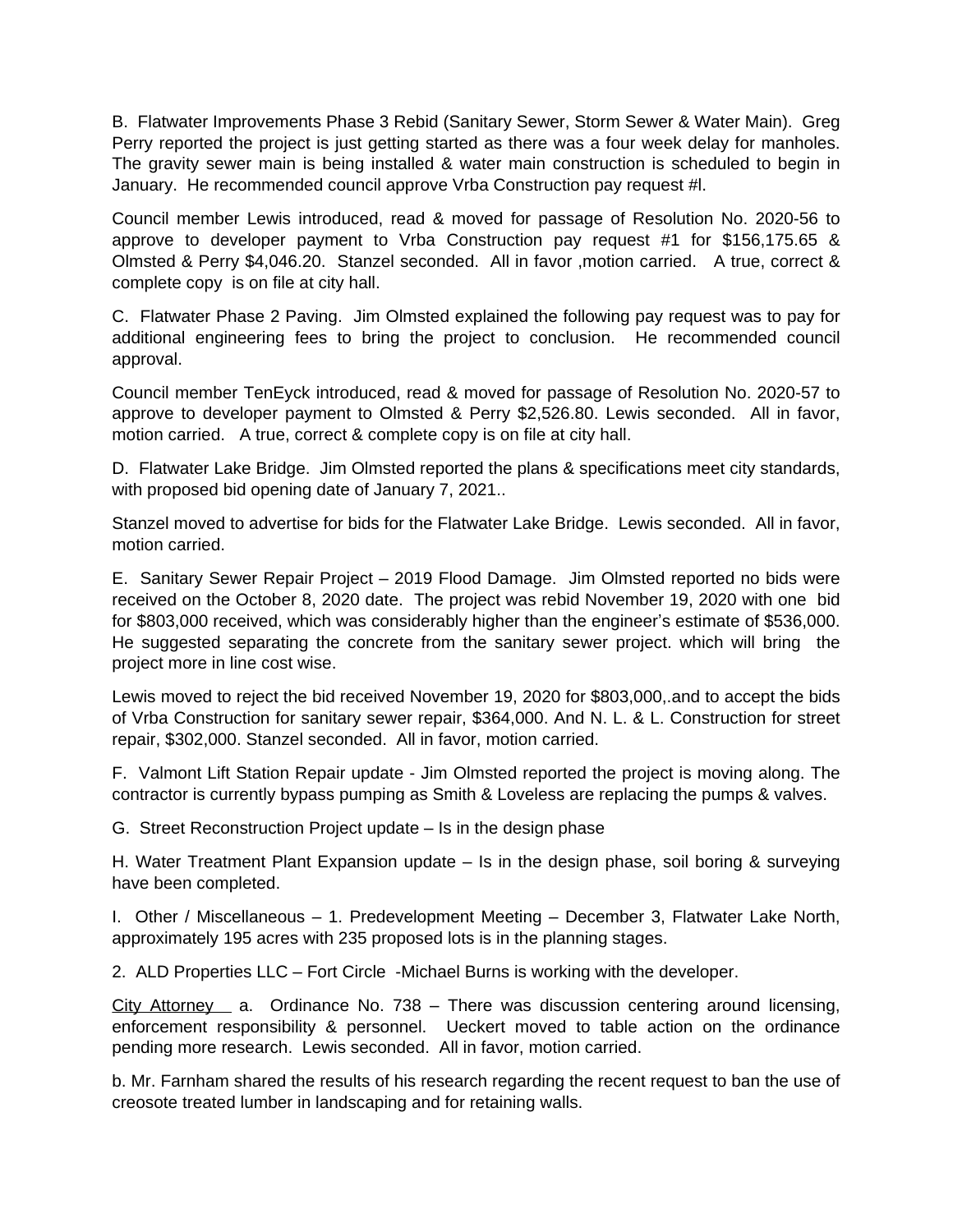c. Premier Pool has the numbers for utility extensions - extension agreements are in process. Valley Fire Department.is deciding whether to build or to expand. Annexation is being reviewed.

Mayor's Report a. Face Coverings, We can pass an ordinance or stay with State Guidelines. Council consensus was to stay with State Guidelines.

b. Technology Update – The new emails are in place & easier to use. Council has received their new IPads, Planning Commission will receive IPads next week, new business cards have been ordered. The Sparq data program should be up & running in two weeks.

Other The Planning Commission meets 12/15/20 @4:30; Valley Days Committee planning meeting is 1/19/21 @6 p.m.; Christmas Tree Recycling in city park parking lot 12/26/20 through 01/10/21.

The meeting was adjourned at 7:55 p.m.

Mayor Cindy Grove City Clerk Joan Suhr